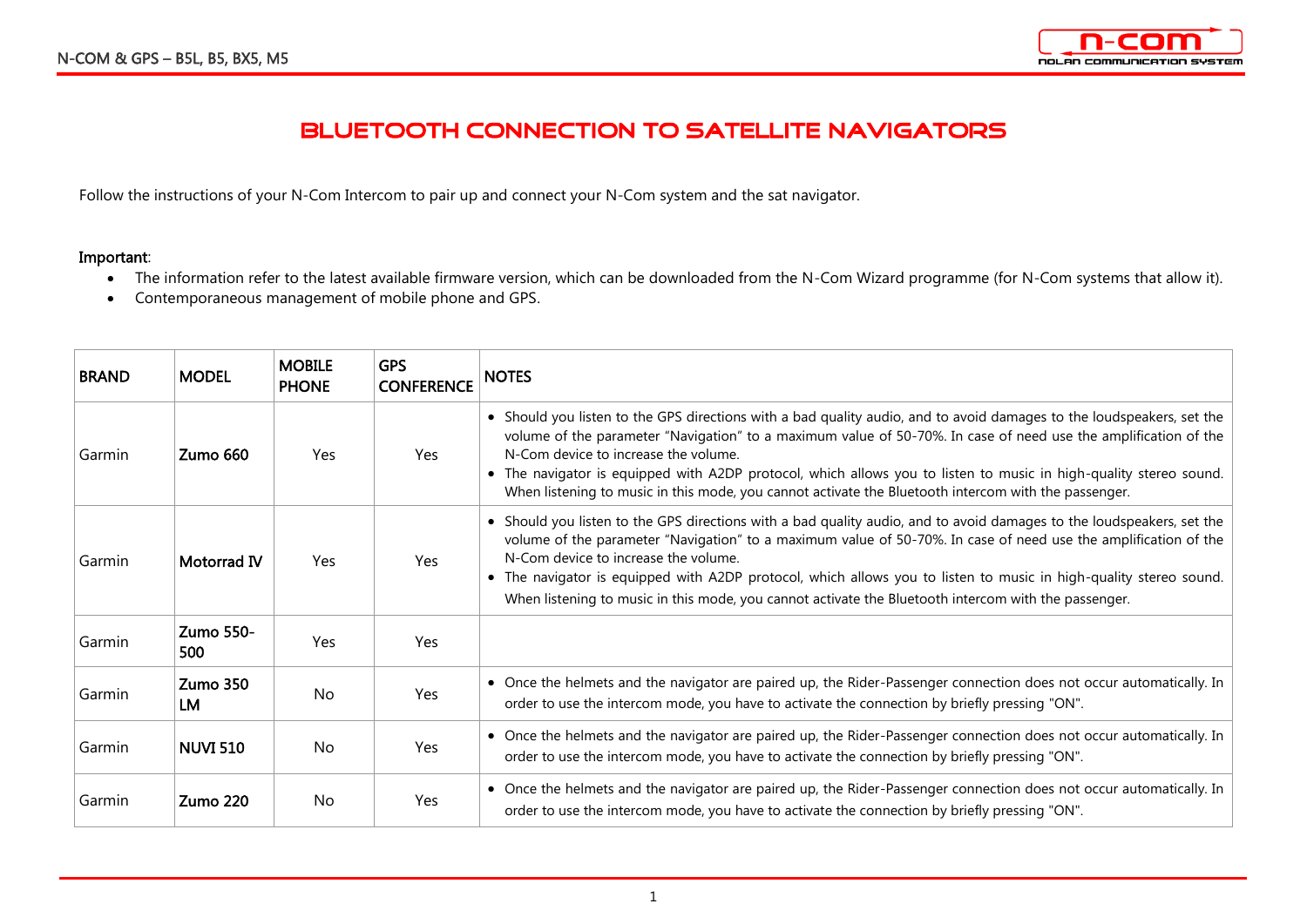

| <b>BRAND</b> | <b>MODEL</b>            | <b>MOBILE</b><br><b>PHONE</b> | <b>GPS</b><br><b>CONFERENCE</b> | <b>NOTES</b>                                                                                                                                                                                                                                                                                                                                                                                                                                                                                                  |              |                                                                                                                                                                                                                              |               |  |
|--------------|-------------------------|-------------------------------|---------------------------------|---------------------------------------------------------------------------------------------------------------------------------------------------------------------------------------------------------------------------------------------------------------------------------------------------------------------------------------------------------------------------------------------------------------------------------------------------------------------------------------------------------------|--------------|------------------------------------------------------------------------------------------------------------------------------------------------------------------------------------------------------------------------------|---------------|--|
| Garmin       | <b>Zumo 595-</b><br>590 | Yes                           | Yes                             |                                                                                                                                                                                                                                                                                                                                                                                                                                                                                                               |              | <b>CONFIGURATION</b>                                                                                                                                                                                                         | <b>RESULT</b> |  |
|              |                         |                               |                                 |                                                                                                                                                                                                                                                                                                                                                                                                                                                                                                               | $\mathsf{A}$ | $CPS$ $(((*)))$                                                                                                                                                                                                              |               |  |
|              |                         |                               |                                 |                                                                                                                                                                                                                                                                                                                                                                                                                                                                                                               | B            | $\begin{array}{lll} \text{GPS} & \big( (\cdots ) \big) & \bullet \bullet \bullet \end{array} \quad \big( (\cdots ) \big) \quad \bullet \bullet \bullet$                                                                      |               |  |
|              |                         |                               |                                 |                                                                                                                                                                                                                                                                                                                                                                                                                                                                                                               | C            | $\left(\mathbf{r}(\cdot)\right)$ and $\left(\mathbf{r}(\cdot)\right)$                                                                                                                                                        |               |  |
|              |                         |                               |                                 |                                                                                                                                                                                                                                                                                                                                                                                                                                                                                                               | D            | $\left  \frac{1}{\mathbf{H}^{(i)}} \left( \left( \cdot \cdot \right) \right) \right $ $\left  \frac{\mathbf{GPS}}{\mathbf{GPS}} \right $ $\left( \left( \cdot \cdot \right) \right)$ $\left  \frac{1}{\mathbf{GPS}} \right $ | X             |  |
|              |                         |                               |                                 |                                                                                                                                                                                                                                                                                                                                                                                                                                                                                                               | E            | ਜ਼<br>$((\cdot))$<br>$((\cdot))$<br>$CPS \left( ((*) \right)$                                                                                                                                                                |               |  |
|              |                         |                               |                                 | • Should you listen to the GPS directions with a bad quality audio, and to avoid damages to the loudspeakers, set the<br>volume of the parameter "Navigation" to a maximum value of 50-70%. In case of need use the amplification of the<br>N-Com device to increase the volume.<br>• The navigator is equipped with A2DP protocol, which allows you to listen to music in high-quality stereo sound.<br>When listening to music in this mode, you cannot activate the Bluetooth intercom with the passenger. |              |                                                                                                                                                                                                                              |               |  |